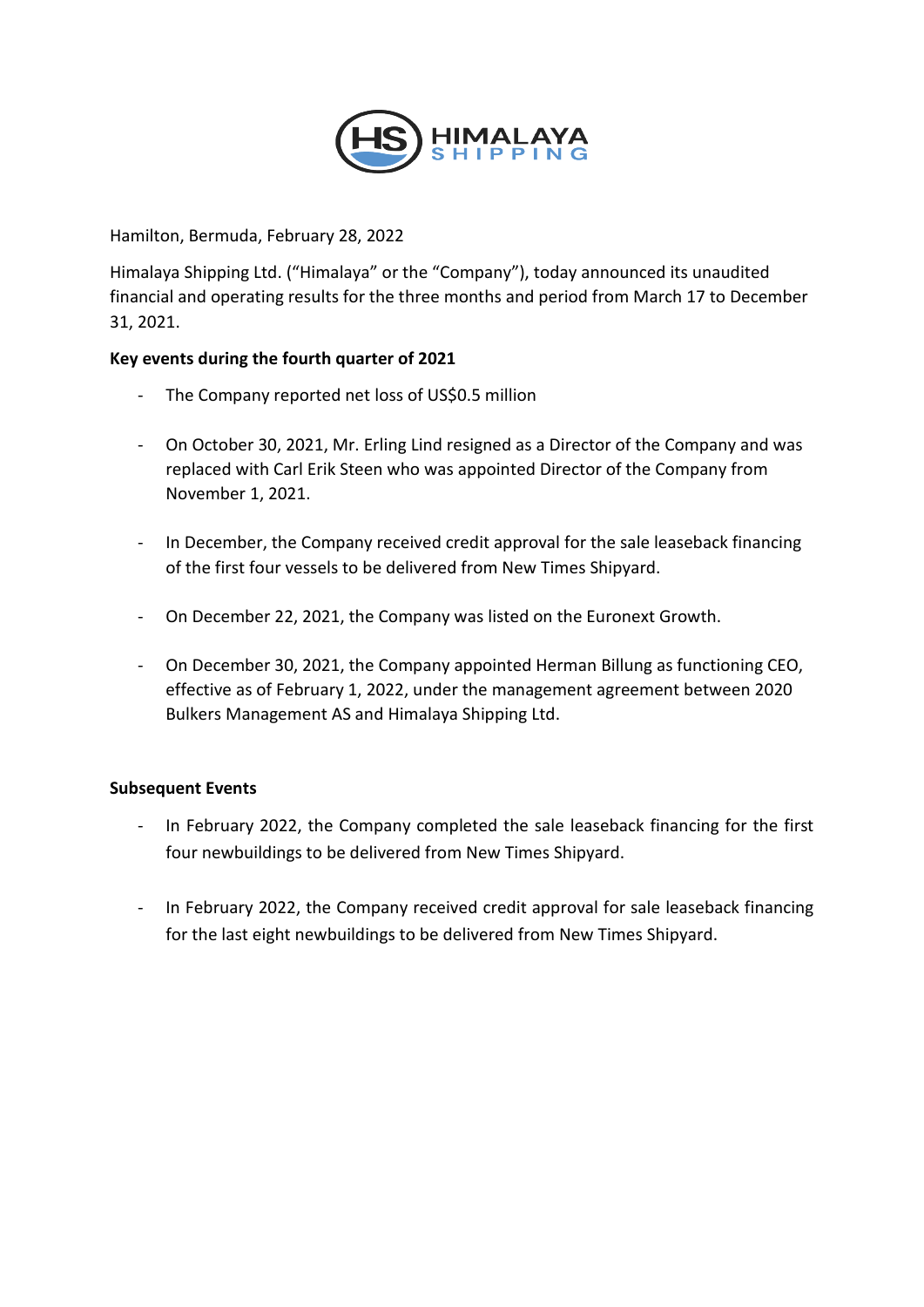#### **Management discussion and analysis**

*Consolidated Statements of Operations* 

*Three months ended December 31, 2021*

General and administrative expenses were US\$0.5 million for the three months ended December 31, 2021.

*Period from March 17 to December 31, 2021*

General and administrative expenses were US\$1.0 million for the period from March 17 to December 31, 2021.

*Consolidated Balance Sheets* 

The Company had total assets of US\$95.2 million as of December 31, 2021.

Total shareholders' equity was US\$91.9 million as of December 31, 2021.

Total liabilities as of December 31, 2021, were US\$3.3 million.

*Consolidated Statements of Cash Flows*

*Three months ended December 31, 2021* 

Net cash used in operating activities was US\$0.4 million for the three months ended December 31, 2021.

Net cash used in investing activities was US\$41.3 million for the three months ended December 31, 2021. The Company paid US\$41.3 million in instalments on the newbuildings during the three months ended December 31, 2021.

Net cash provided by financing activities was US\$49.6 million during the three months ended December 31, 2021. The Company received gross proceeds of US\$50.0 million from a private placement during the three months ended December 31, 2021.

*Period from March 17 to December 31, 2021*

Net cash used in operating activities was US\$0.5 million for the period from March 17 to December 31, 2021.

Net cash used in investing activities was US\$68.8 million for the period from March 17 to December 31, 2021. During the period from March 17 to December 31, 2021 the Company paid instalments of US\$68.5 million (US\$13.6 million considered non-cash) on the newbuildings.

Net cash provided by financing activities was US\$80.6 million during the period from March 17 to December 31, 2021. The Company received gross proceeds from private placements of US\$95.0 million during the period from March 17 to December 31, 2021

As of December 31, 2021, the Company's cash and cash equivalents amounted to US\$11.3 million.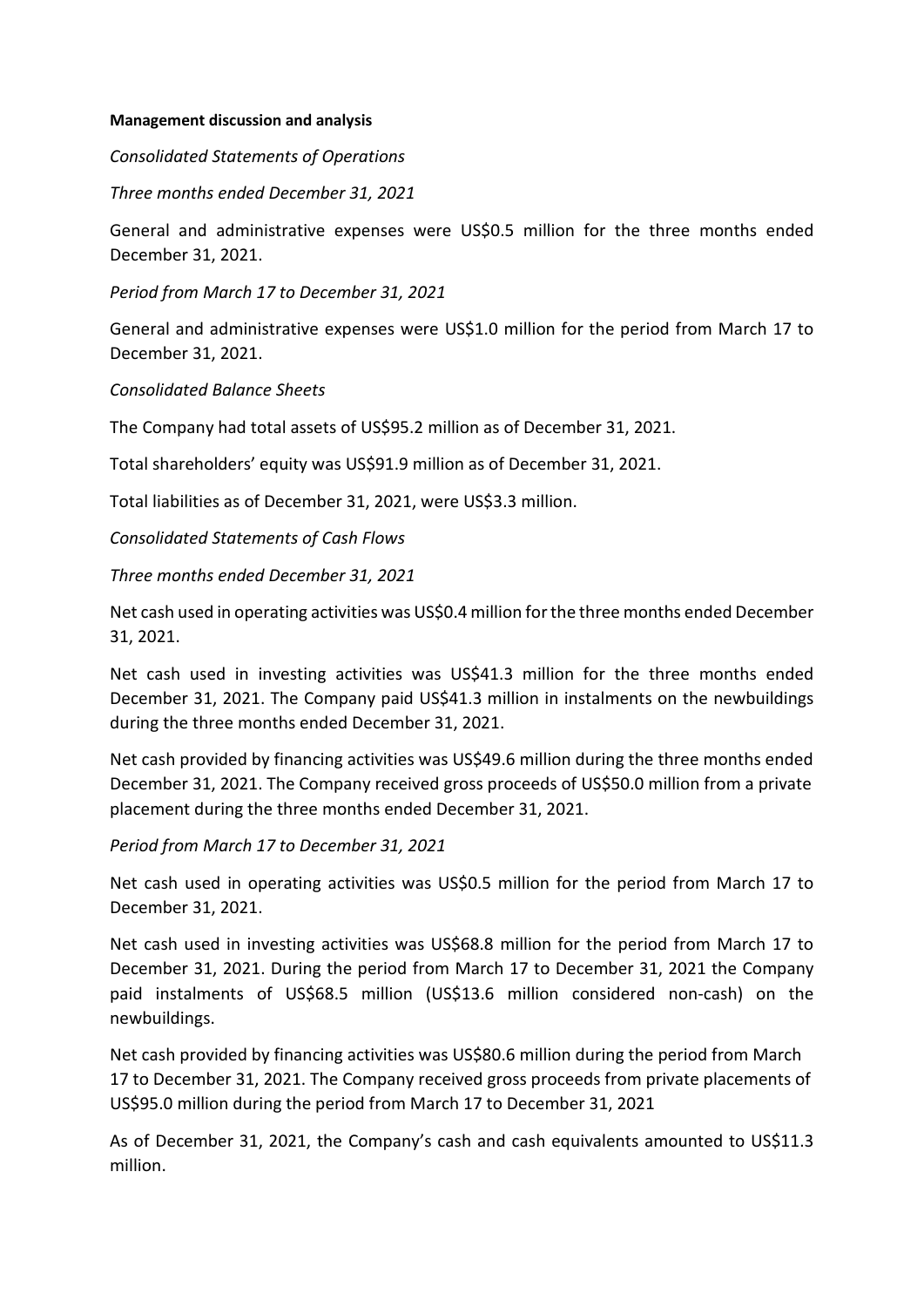### **Corporate Developments and Financing**

In February 2022, the Company entered into sale lease back arrangements for the first four newbuildings to be delivered from New Times Shipyard. Pursuant to the lease financing, the Himalaya shall receive financing for the third and fourth pre-delivery instalments. In addition, upon delivery of the relevant vessels from New Times Shipyard, the vessels will be sold to SPVs owned and designated by the leasing company. The vessels will be chartered back on seven year bareboat charters which include purchase options during the respective charter periods.

The Company have secured credit approval for sale leaseback financing with a leasing company for the next eight newbulidings. This financing will cover the remaining newbuilding instalments on the last eight newbuildings.

Himalaya targets to list the Company at a recognized fully regulated stock exchange in the first half of 2022.

#### **Newbuilding program**

The vessels are scheduled to be delivered as follows:

(numbers in USD million)

| Ship name           | Target delivery date | Price | Remaining<br><i>installments</i> |
|---------------------|----------------------|-------|----------------------------------|
| Mount Kilimanjaro   | mar.23               | 67.8  | 61                               |
| Mount Ita           | mar.23               | 67.8  | 61                               |
| Mount Etna          | apr.23               | 67.8  | 61                               |
| Mount Blanc         | jul.23               | 67.8  | 61                               |
| Mount Matterhorn    | sep.23               | 69.6  | 62.8                             |
| Mount Neblina       | $Oct-23$             | 69.6  | 62.8                             |
| Mount Bandeira      | $Dec-23$             | 69.6  | 62.8                             |
| Mount Hua           | feb. $24$            | 69.6  | 62.8                             |
| <b>Mount Elbrus</b> | apr.24               | 70.1  | 63.2                             |
| Mount Emai          | jul.24               | 70.1  | 63.2                             |
| Mount Denali        | aug.24               | 70.1  | 63.2                             |
| Mount Aconcagua     | sep.24               | 70.1  | 63.2                             |
| <b>SUM</b>          |                      | 830   | 747.9                            |

The Company has decided to increase the size of the LSFO/MGO tanks to 4750 cbm, in order to offer maximum flexibility in trading of the ships. The new tank design mean the vessels can do a full round voyage Brazil-China, both on LSFO and LNG. This significantly increases the flexibility of the ships, and will make the Company able to fully benefit from the lowest cost fuel.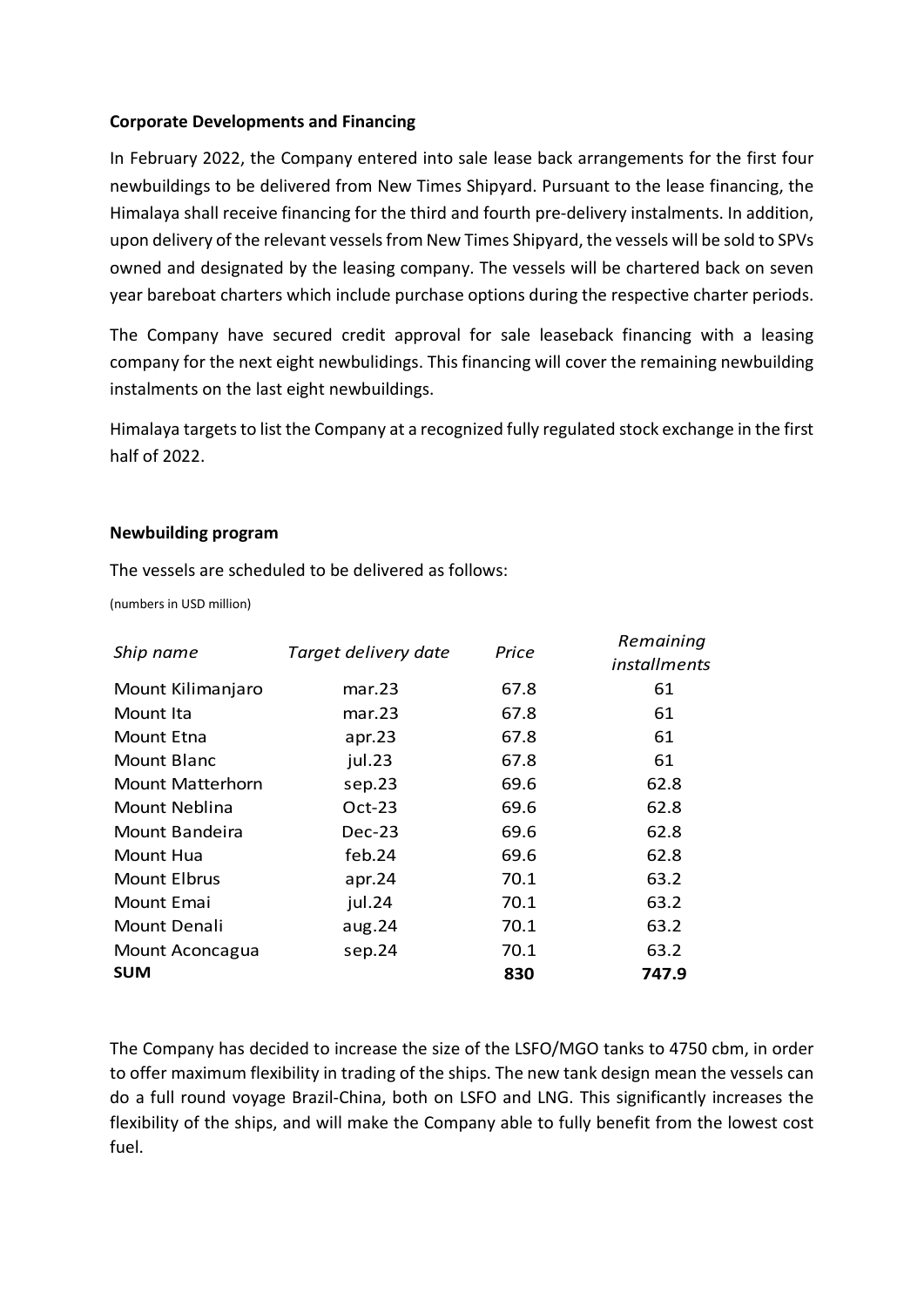Himalaya's ships have dual fuel engines, meaning they can run on both LNG and MGO/LSFO. Current LNG prices are high due to the strong demand from Asia, and the tension in Eastern-Europe. Long-term LNG prices are however trading at a discount to LSFO. Based on current LNG and LSFO forward prices for 2025-2027, the fuel savings on the ships running LNG would equate to US\$3-4k per day. On top of this comes the CO2 benefit, where our ships are expected to reduce CO2 emission by 40% compared to similar type of vessels running on conventional fuel.

The ships are built to Tier III standard and are equipped with HPSCR (High Pressure Catalytic Reactor). In addition an inline shaft generator is installed to save fuel and reduce CO2 emmisions.

Adding this to the expected premium these ships will have compared to an index ship, secures additional margin and reduces the Capesize equivalent cash break-even rate.

The most recent Capesize DF newbuilding order by a Japanese owner, placed in reputable yard in China was at a price of US\$82 million with delivery in 2025. We estimate an additional US\$4- 6 million needs to be spent in order to get up to a Himalaya vessel size and spec. There have also been orders for similar ships in Japan at US\$90 million.

## **Market commentary**

Growth in vessel supply will be moderate in 2022 relative to previous years with a Capesize orderbook for delivery this year of 10.8 million dwt, down from 18.6 million dwt delivered in 2021. The Capesize orderbook according to Clarksons for 2023, 2024 and 2025 currently stands at 9.8 million dwt, 5.8 million dwt and 0.2 million dwt, respectively. This compares to a total Capesize fleet today of 380 million DWT. The continued large influx of orders for container vessels has absorbed a significant part of the capacity for building large commercial vessels. No significant increase in Capesize deliveries can, due to shipyard capacity, be expected before at earliest 2025. New ordering is expected to remain subdued due to lack of financing available from traditional lenders, as well as technological uncertainties as it relates to the optimal propulsion systems to meet the shipping industry's ambitions for decarbonization. During 2021, 14 Capesize vessels, totaling 3.4 million dwt were scrapped, down from 49 Capesize vessels, totaling 11.4 million dwt scrapped in 2020. So far this year new orders placed totals 1.36 million dwt compared to 7.54 million dwt for the first two months last year. Scrapping stands at 0.16 million dwt compared to 3.1 million dwt at the same time in 2021.

Clarksons expects Capesize seaborne demand to expand by 2.6% and tonne mile demand to expand by 3.1% in 2022, while fleet growth in the Capesize sector is forecasted to grow by 2.3% in 2022, improving utilization. Capesize index rates averaged US\$33,333 in 2021, up from US\$13,073 in 2020.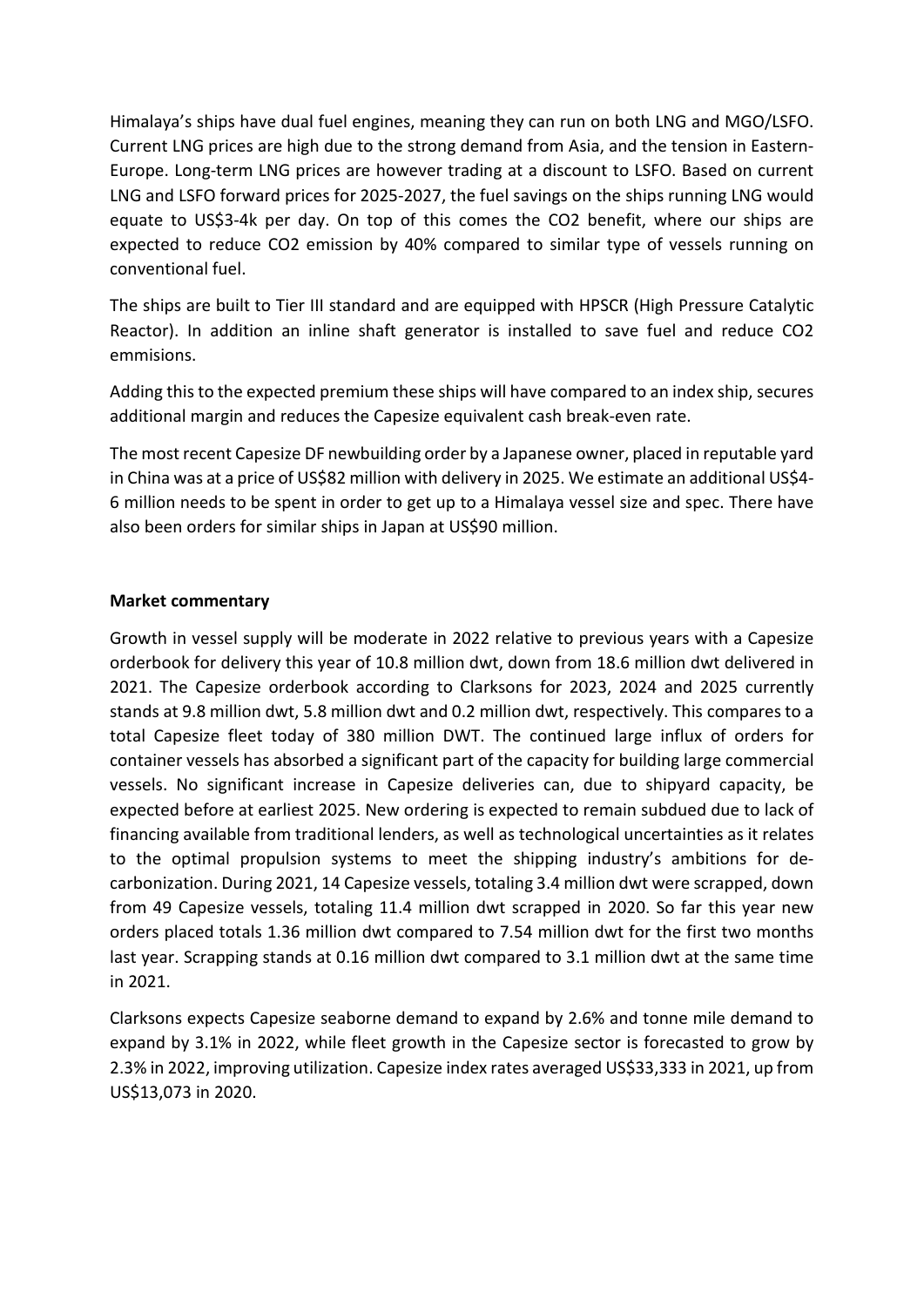# **Outlook**

The IMO targets reduction in CO2 intensity from international shipping by 40% from 2008 levels by 2030 and will implement EEXI (Energy Efficiency Existing Ship Index) and CII (Carbon Intensity Indicator) by January 2023. The implementations of EEXI and CII are expected to reduce the average sailing speed of the global fleet, which may lead to efficient ships being favored by charterers and commanding a larger earnings premium. ABS estimates more than 80% of bulk carriers require corrective action before 2030 to stay compliant. The Himalaya ships, which will not need to take corrective action, and hence will benefit from the tighter regulation.

The Company aims to charter out its vessels to large dry bulk operators, commodity traders and end users. As of the date hereof, no charter arrangements have been entered into for our vessels. The Company has received several enquiries about charters of the vessels. The Board expects to achieve better pricing on the charters closer to delivery of the vessels, driven by the new EEXI and CII rules which are expected to be implemented in 2023.

Given the limited orderbook, solid demand fundamentals, and the supply impact from the new environmental regulations, we expect the underlying dry bulk market to improve further in the coming years. Himalaya is targeting to generate solid returns on the equity injected, and return that capital through monthly dividends once all ships are delivered. Based on the average Capesize rates achieved in 2021 of US\$33k per day and the expected index premium for the Himalaya ships, a calculation estimates that the current market cap can be paid back through dividends in less than two years of full trading of the vessels.

#### **Forward-Looking Statements**

This announcement includes forward looking statements. Forward looking statements are, typically, statements that do not reflect historical facts and may be identified by words such as "anticipate", "believe", "continue", "estimate", "expect", "intends", "may", "should", "will" and similar expressions. The forward-looking statements in this announcement are based upon various assumptions, many of which are based, in turn, upon further assumptions. Although 2020 Bulkers Ltd. believes that these assumptions are reasonable, they are, by their nature, uncertain and subject to significant known and unknown risks, contingencies and other factors which are difficult or impossible to predict and which are beyond our control. Such risks, uncertainties, contingencies and other factors could cause actual events to differ materially from the expectations expressed or implied by the forward-looking statements included herein.

The information, opinions and forward-looking statements contained in this announcement speak only as of the date hereof and are subject to change without notice.